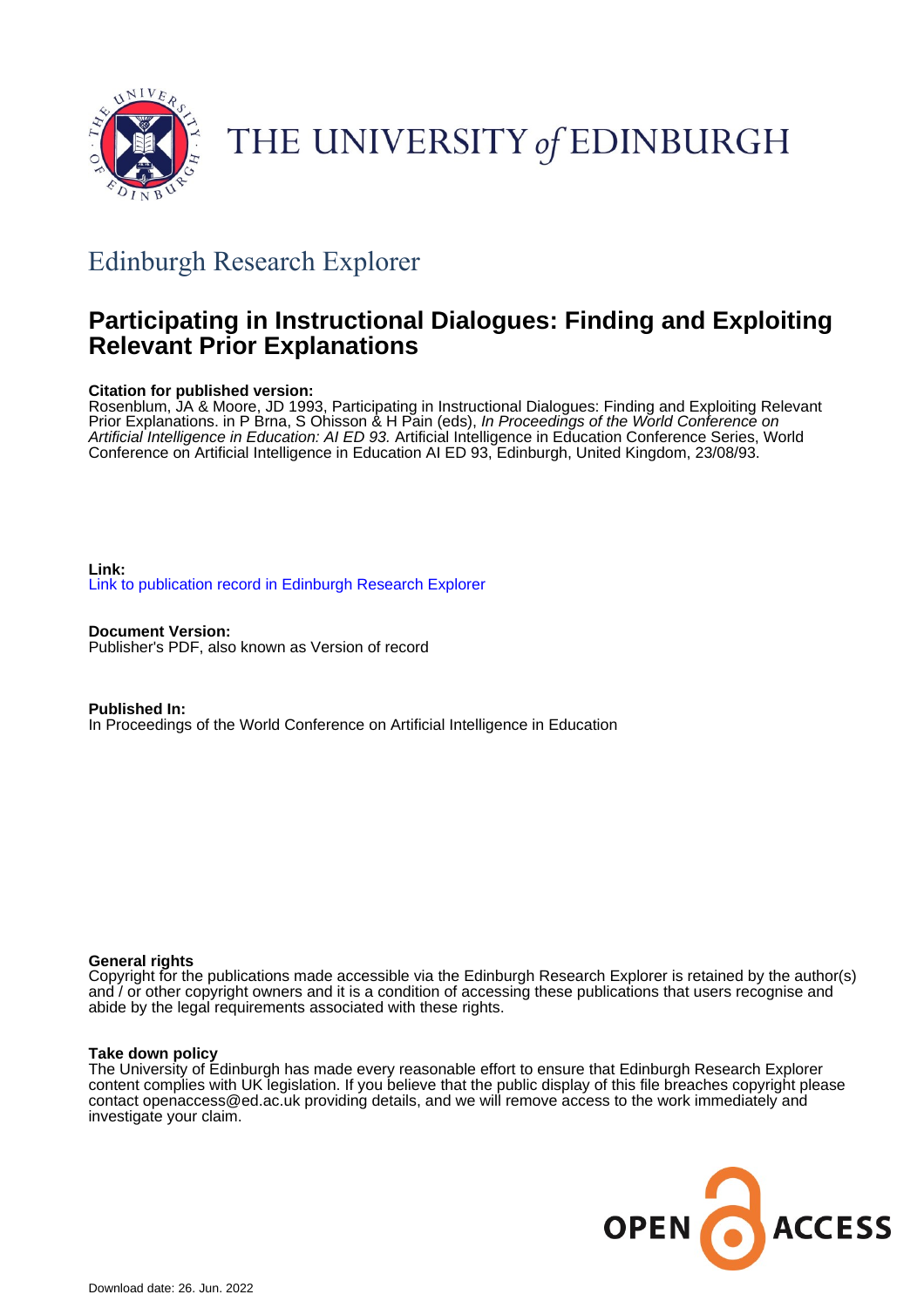## Participating in Instructional Dialogues: Finding and Exploiting Relevant Prior Explanations

**JAMES A. ROSENBLUM** Department of Computer Science University of Pittsburgh, Pittsburgh, Pa 15260, USA

JOHANNA D. MOORE

Department of Computer Science and Learning Research and Development Center University of Pittsburgh, Pittsburgh, Pa 15260, USA  $E-Mail: \{jr, jmoore\}$  *@cs.pitt.edu* 

Abstract: In this paper we present our research on identifying and modeling the strategies that human tutors use for integrating previous explanations into current explanations. We have used this work to develop a computational model that has been partially implemented in an explanation facility for an existing tutoring system known as SHERLOCK.

We are implementing a system that uses case-based reasoning to identify previous situations and explanations that could potentially affect the explanation being constructed. We have identified heuristics for constructing explanations that exploit this information in ways similar to what we have observed in instructional dialogues produced by human tutors.

When human tutors engage in dialogue, they freely exploit all aspects of the mutually known context, including the previous discourse. Utterances that do not draw on previous discourse seem awkward, unnatural, or even incoherent. Previous discourse must be taken into account in order to relate new information effectively to recently conveyed material, and to avoid repeating old material that would distract the student from what is new. Thus, strategies for using the dialogue history in generating explanations are of great importance to research in natural language generation for tutorial applications.

The goal of our work is to produce a computational model of the effects of discourse context on explanations in instructional dialogues, and to implement this model in an intelligent tutoring system that maintains a dialogue history and uses it in planning its explanations. Based on a study of humanhuman instructional dialogues, we have developed a taxonomy that classifies the types of contextual effects that occur in our data according to the explanatory functions they serve  $(16)$ . In this paper, we focus on one important category from our taxonomy: situations in which the tutor explicitly refers to a previous explanation in order to point out similarities (differences) between the material currently being explained and material presented in earlier explanation(s).

We are implementing a system that uses case-based reasoning to identify previous situations and explanations that could potentially affect the explanation being constructed. We have identified heuristics for constructing explanations that exploit this information in ways similar to what we have observed in instructional dialogues produced by human tutors. By building a computer system that has this capability as an optional facility that can be enabled or disabled, we will be able to systematically evaluate our hypothesis that this is a useful tutoring strategy.

#### **Motivation and Problem Definition**

In order to test our hypotheses about the effects of previous discourse on explanations, we are building an explanation component for an existing intelligent training system, SHERLOCK (11). SHERLOCK is an intelligent coached practice environment for training avionics technicians to troubleshoot complex electronic equipment. Using SHERLOCK, trainees solve problems with minimal tutor interaction and then review their troubleshooting behavior in a post-problem *reflective follow-up* session (RFU) where the tutor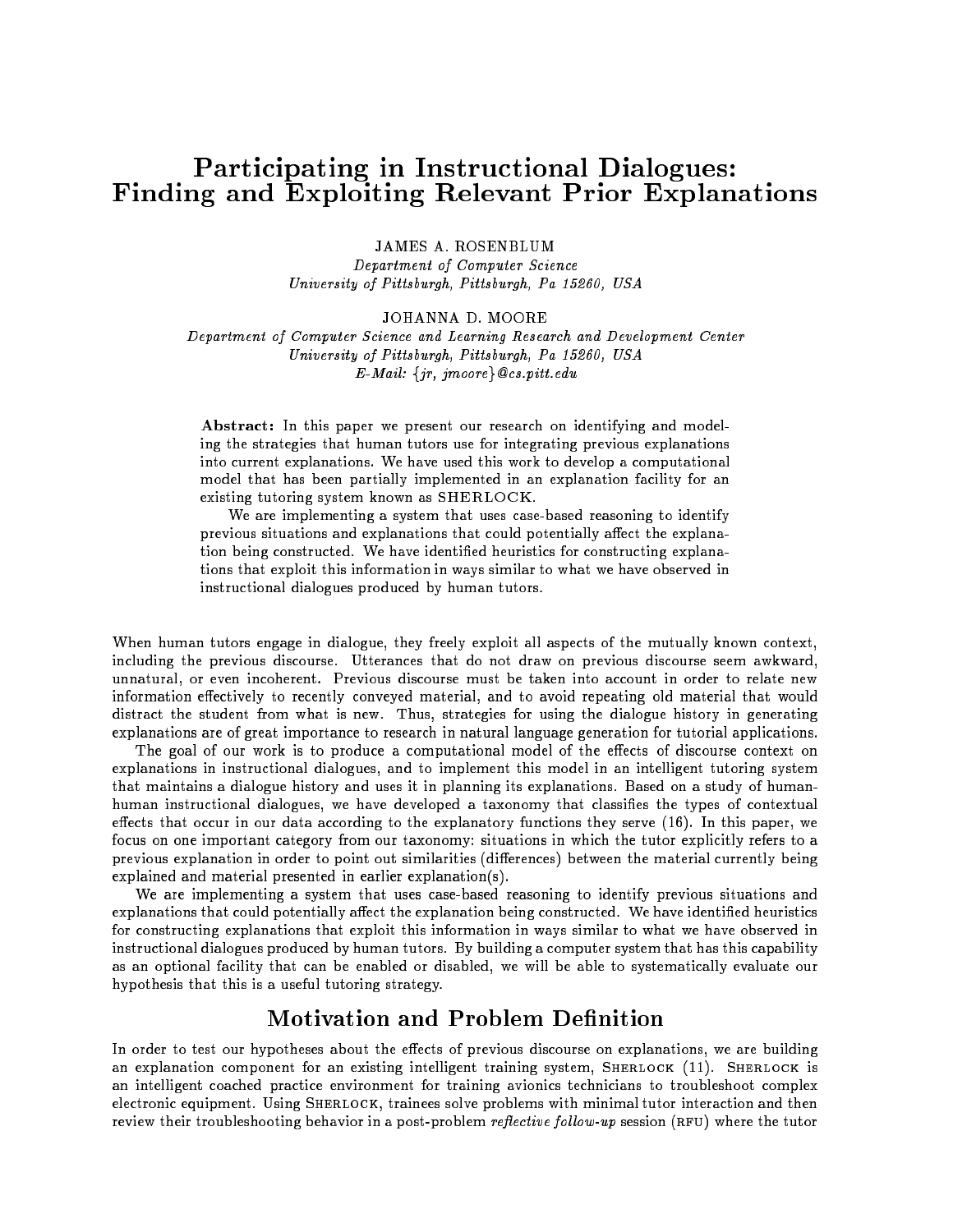$TUTOR < \langle \rangle$  You tested pin 28 of the A1A3A15. [1]

STUDENT Why is testing pin 28 not a good step? [2]

- TUTOR As explained before, the main data inputs to relay B24 are highly suspect at this time. [3] You have tested the low input to B24 but not the high one. Since it is more likely that there may be a problem with the main data signals to relay B24 than with the secondary data signals to relays B25-B30, the main data signal should be tested first. Testing pin 28 is not a bad step, it is just more likely (on the average) that the main data signals are causing the problem. . One exchange and one action later.
- TUTOR  $\langle -\rangle$ You tested pin 36 of the A1A3A15. [4]
- STUDENT Don't I need to test pin 36? [5]
	- TUTOR You might have to, but for the same reasons given when you tested pin 28, it is generally [6] more efficient to test the main control data signals first, and then test the secondary control data signals if necessary.

Figure 1: Human-Human Advisory Interaction Displaying Contextual Effects

STUDENT Why is testing pin 28 not a good step?

- TUTOR The main data inputs to relay B24 are highly suspect at this time. You have tested the low input to B24 but not the high one. Since it is more likely that there may be a problem with the main data signals to relay B24 than with the secondary data signals to relays B25-B30, the main data signal should be tested first. Testing pin 28 is not a bad step, it is just more likely (on the average) that the main data signals are causing the problem.
	- . One exchange and one action later.
- STUDENT Don't I need to test pin 36?
	- TUTOR The main data inputs to relay B24 are highly suspect at this time. You have tested the low input to B24 but not the high one. Since it is more likely that there may be a problem with the main data signals to relay B24 than with the secondary data signals to relays B25-B30, the main data signal should be tested first. Testing pin 36 is not a bad step, it is just more likely that the main data signals are causing the problem.

Figure 2: Hypothetical Advisory Interaction without Contextual Effects

replays each student action and assesses it as "good"  $(\langle + \rangle)$  or as "could be improved"  $(\langle - \rangle)$ . After a step is replayed, the student can ask the tutor to justify its assessment. Psychological experimentation  $(14; 18)$  indicates that learning from task situations requires significant cognitive effort, and therefore some have argued that much of the instruction should actually take place in these post-problem RFU sessions in which students can review their own actions and compare them to expert behavior (10). Therefore, SHERLOCK does much of its tutoring during RFU where the most commonly asked question is for SHERLOCK to justify its assessment of a step (48% of RFU questions). Therefore, we have concentrated on handling this question type.

As an example of the way in which human tutors exploit previous discourse, consider the dialogue in Figure 1, taken from our data. Even though the student has made the same mistake twice, the second explanation looks quite different from the first. Yet the two explanations are related to one another in an important way. In the second explanation (turn 6) the tutor simply reminds the student that she has not determined the status of the main control data signals and that she should do so before testing the secondary control data signals. The tutor expects the student to be able to make use of the previous explanation (turn 3) once he has indicated that it is relevant to the current situation ("for the same reasons given..." serves this purpose). Accordingly, the tutor does not repeat the detailed explanation of why the main control data signals should be tested first. By generating the second explanation in such a way that it 'meshes' with the first, not only has the tutor corrected the testing mistake of the student,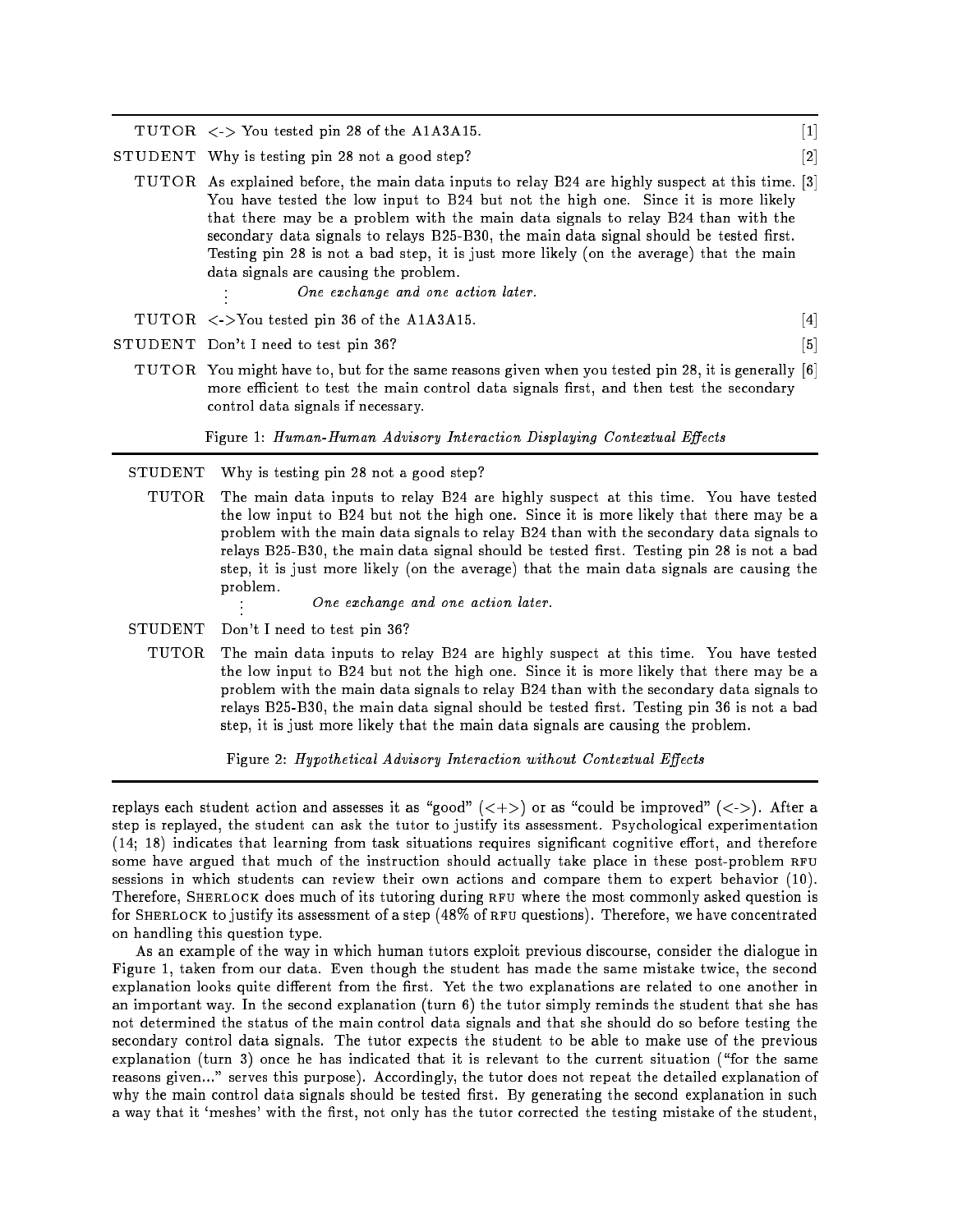but has forced the student to consider how the two situations are similar. In pointing out this similarity, he has given the student a better understanding of the domain<sup>1</sup> . We call an explanation that is later referred to (explicitly or implicitly) or is integrated into a subsequent explanation, the *anchor*.

Now consider what the response in turn 6 would look like if it were not generated in a manner that takes the explanation in turn 3 into account. (Figure 2). Here we see that the two explanations are nearly identical. If the student had trouble understanding the first response, repeating it a second time is unlikely to clear up her misunderstanding. Moreover, in this dialogue, it is much more difficult for the student to recognize that the two situations are similar and are both instances of the same general type of error.

We have observed that tutors regularly produce explanations that make use of the previous discourse. They explain general principles and then instantiate them with instances from the student's own behavior in the current problem-solving situation. They refer to previous explanations to point out similarities and differences between situations, to avoid repeating material that would distract the student from what is new, or to try an alternative explanation if a previous explanation is not satisfactory.

Producing a system that displays such behavior requires tackling two problems: (1) deciding what previous explanation (or part thereof) to use as an anchor, and  $(2)$  determining how the selected anchor should affect the construction of the current explanation. The first problem involves deciding, in an efficient way, whether there exist suitable candidates to act as anchor, and if so, which amongst them would be best to use. The second problem is to determine how to modify the current explanation in a pedagogically beneficial way, based on the previous explanation. In the following sections we introduce our domain and describe our data gathering, show how we have solved the first of these problems, and present our preliminary solutions to the second. Finally, we put this work in the context of the larger research effort of which it is part.

### Overview of Sherlock

As mentioned above, we are working in the context of SHERLOCK, an existing intelligent system that trains students to troubleshoot a complex electronic device. SHERLOCK is a realistic computer simulation of the actual job environment. Trainees acquire and practice skills in a context similar to the actual setting in which they will be used. During a problem-solving session, SHERLOCK's intelligence is used mainly to provide hints in response to student requests rather that to intervene actively. Help is provided only on request or when the trainee's performance requires SHERLOCK's intervention (e.g., when he or she attempts an unsafe action). If trainees do not know what to do next or if they do not know how to perform a task, they may ask for help.

After students have solved a problem, they can use RFU to reflect on their performance by reviewing their work with the assistance of the computer-based coach. The purpose of RFU is to help students internalize the curriculum issues that SHERLOCK teaches. During RFU, students can replay their actions step-by-step. As each step is replayed, a color-coded diagram shows what can be deduced about the system's circuitry from the troubleshooting steps performed thus far. In addition, SHERLOCK marks the student's step as "good" or "could be improved." In the current system, there is a menu of questions that students can ask along the way, including questions about the tutor's assessment of their actions, what an expert would do at a particular point, how the system knows that a component is good, etc.

Currently SHERLOCK's RFU facility responds to student's questions by filling in templates based on the question type and particulars of the student's action and the problem situation. This type of explanation facility is designed by identifying a set of situations as being ones where text should be produced, handcrafting templates for those situations, and indexing the templates so that the correct one can be printed at the appropriate time. This approach exhibits a number of shortcomings. First, in order to keep the task of hand-crafting templates manageable, one must severely restrict the number of features that describe a situation. Second, since text is not produced directly by procedures that examine systeminternal knowledge structures, this approach cannot guarantee that explanations match program code as the system is modied over time. Finally and most limiting, since a system using templates has no model of what it is saying, it cannot reason about the explanations it has given. Therefore, it cannot generate explanations that take into account prior explanations.

Although space constraints prevent a complete discussion of the way SHERLOCK reasons about the domain and student actions, the following aspect is extremely important to our work, and so we briefly

" Notice that the first explanation (turn 3) makes use of a previous explanation (signaled by, "as explained before"), not shown due to space constraints.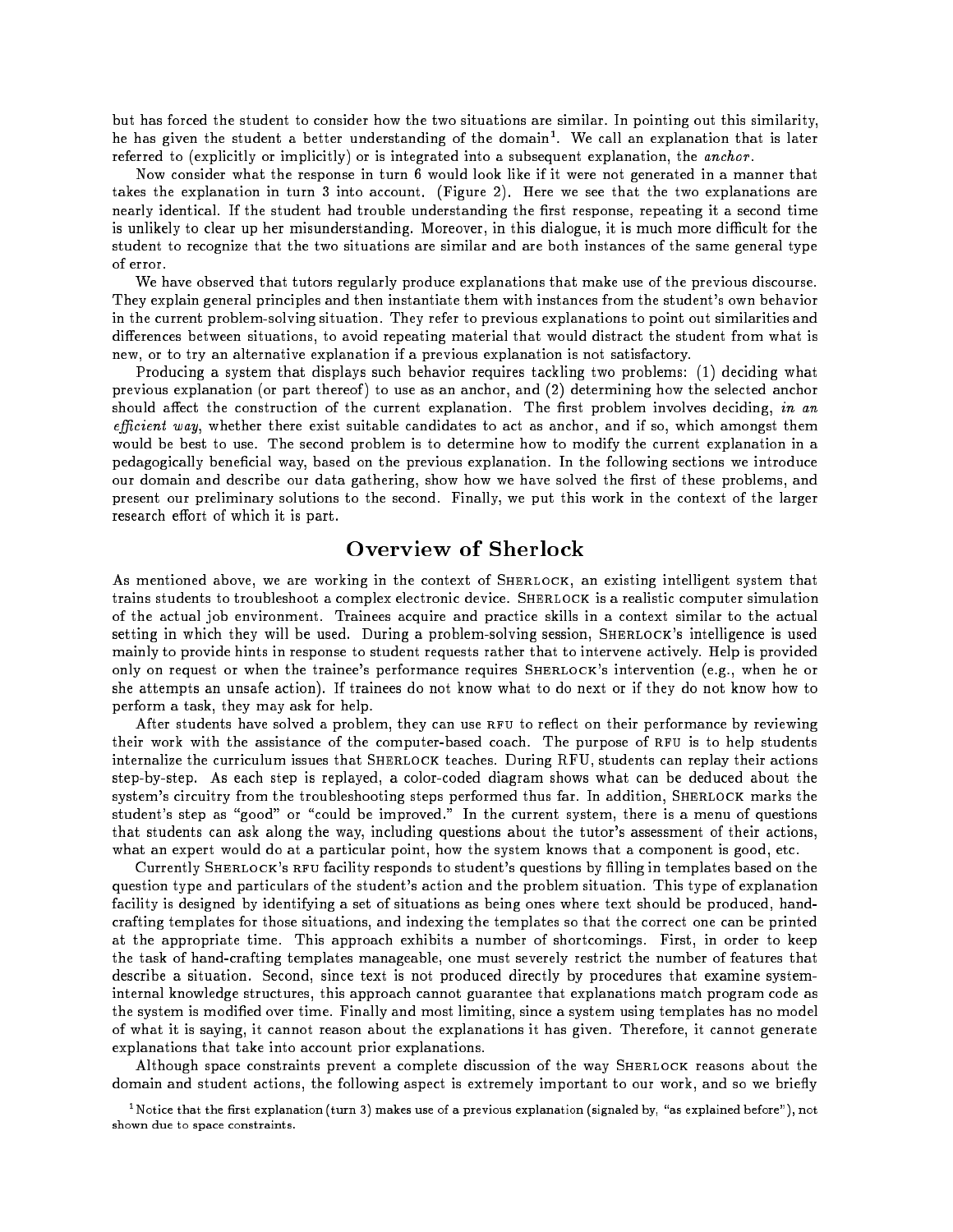describe it here. SHERLOCK evaluates each student action by determining which facets apply to that action. The facets come from a cognitive task analysis aimed at identifying the factors that expert avionics tutors use in assessing student's troubleshooting actions (15). To evaluate an action, SHERLOCK finds each facet that applies to it and determines whether that facet should be considered good  $(g)$ , bad  $(b)$ , or neutral  $(n)$  in the current problem-solving context. Some facets characterize aspects of actions that are always considered good or bad. For example, the facet "Making a measurement that is off the active circuit path" is always considered a  $b$ -facet. The representation of a student action includes the list of facets characterizing the action and an assessment  $(g, b, \text{or } n)$  for each of those facets.

## Analysis of Human-Human Reflective Dialogues

In order to identify the strategies that tutors use in generating instructional explanations, we collected samples of human-human interactions in the following way. Each student was asked to solve a problem using SHERLOCK. Afterwards, students used the RFU facility to review their problem-solving. During our experiments, students were not allowed to question the computer about their performance. Instead, they addressed any questions they had to a human expert tutor. For the experiments, the SHERLOCK image was displayed onto two monitors, so that the tutor and student could be physically arranged so as to inhibit communication by speaking or gesturing. The tutor sat approximately 6 feet from the student, and observed all of the student's actions on the second screen. Whenever the student wished to communicate with the tutor, he or she wrote the question on a pad of paper, and passed it to the tutor. The tutor then wrote an answer on the pad, and passed it back to the student. Students were instructed to ask as many questions as they liked. The only constraint was that the student and tutor did not communicate except by writing on the pad.

To date, we have collected data from 24 student-tutor interactions with 14 different students and 3 different tutors. In total we have examined approximately 2024 sentences containing 518 question/answer pairs. Of these, 990 sentences and 232 question/answer pairs took place in RFU. This study indicated to us that tutors frequently integrate previous explanations into their answers, and we hypothesize that this capability is essential for effective explanation. By building a system that has this ability as an optional facility that can be enabled or disabled, we will be able to systematically evaluate this hypothesis.

## Finding a Relevant Prior Explanation

To produce explanations that take into account prior discourse, the system must be able to identify situations in which one of its prior utterances could affect the current response. In order to do this, a system must represent the text it produces in such a way that it can determine what effect each part of the explanation was intended to have on the student. In addition, the system must maintain a record of the explanations it has produced and must organize this record in such a way that it can be efficiently examined when looking for appropriate prior explanations.

#### The Text Planner

For this project, we are extending the text planner built by Moore and Paris (1989), which works in the following way. When the user provides input to the system, the query analyzer interprets the question and forms a communicative goal, e.g., "achieve the state where the hearer believes that an action could be improved," or "achieve the state where the hearer understands how the status of a component has been determined." The text planner uses a linear planning mechanism to synthesize responses to achieve these goals. The system's knowledge about explanation is contained in a library of plan operators that map communicative goals to linguistic resources (speech acts and rhetorical strategies) for achieving them. When a communicative goal is posted, the planning mechanism uses its operators to construct a text plan for an explanation. In general, there may be many plan operators available to achieve a given goal, and the planner has a set of *selection heuristics* for choosing among them. Planning is complete when all goals have been refined into speech acts, such as INFORM and RECOMMEND.

The system then presents the explanation to the user, retaining the plan that produced it in a *dialogue* history. The dialogue history is a record of the conversation that has occurred thus far and includes the user's utterances and the text plans that led to the system's responses. In this system, a text plan represents the effect that each part of the text is intended to have on the hearer's mental state, the linguistic strategies that were used to achieve these effects, and how the complete text achieves the overall communicative goal.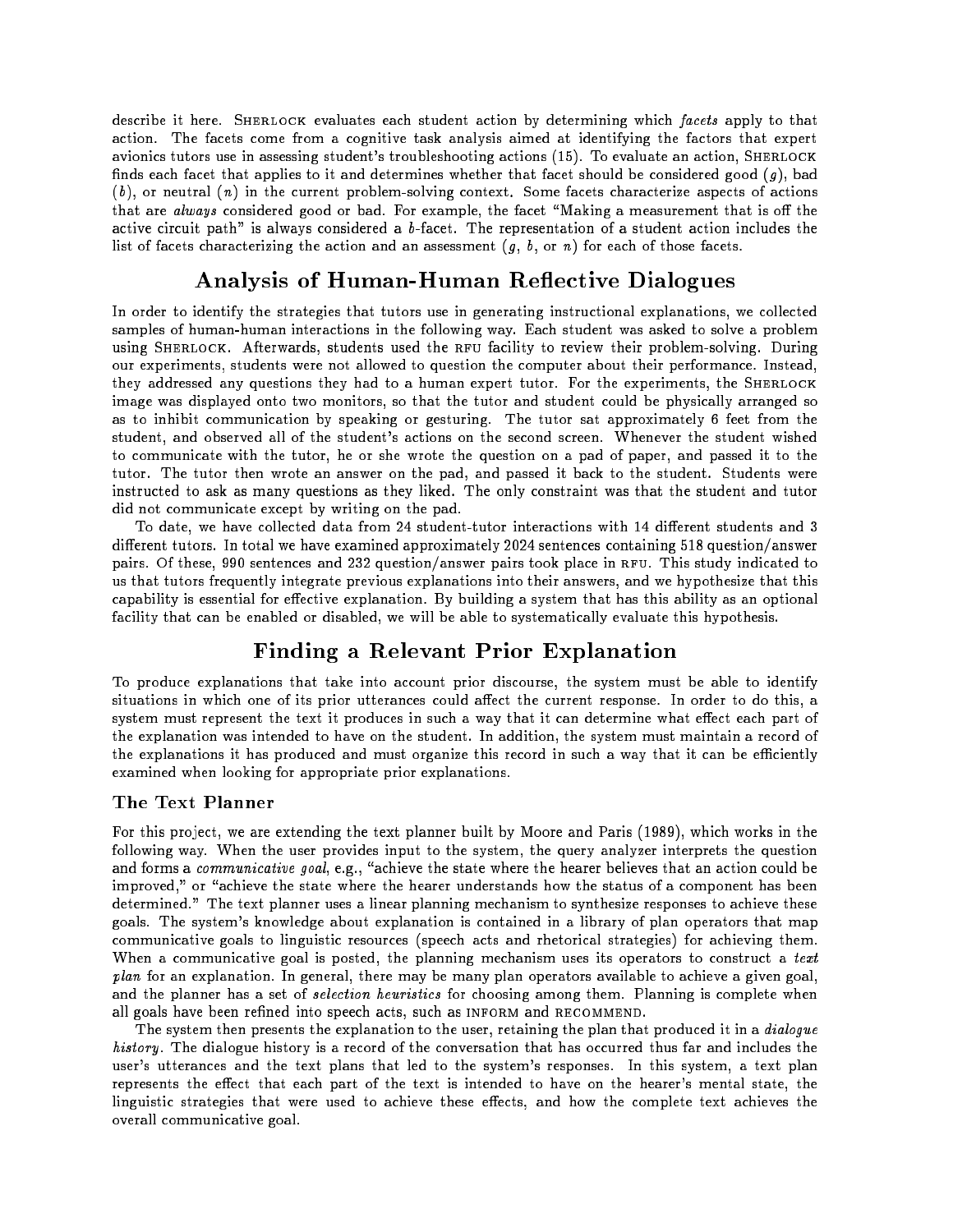#### Knowledge Sources for Finding Relevant Prior Explanations

The most straightforward way to find relevant prior explanations would be to search the system's dialogue history, beginning at the most recently presented explanation and working back in time through the dialogue, looking for explanations that have certain features. For example, when explaining why a step was assessed as "could be improved," the system could look for previous explanations that justified a "could be improved" assessment, and in which the two actions being assessed were similar (i.e., had the same facets).

There are two problems with this approach. First, explanation plans are large, complex structures, and they accumulate rapidly as the dialogue progresses. Therefore, exhaustively searching the dialogue history is computationally expensive. Second, there are some situations in which there is no text plan to be found in the dialogue history. For example, the student may have previously performed an action that displayed some characteristic(s) that the tutor decided not to mention at the time and which would now be appropriate to talk about in conjunction with the student's current action.

Therefore, we require an indexing strategy that will allow the system to find possibly relevant explanations in the dialogue history in an efficient manner. In addition, the system must have the capability to find relevant prior actions even if the aspects of those actions that are relevant to the current situation were never mentioned. To satisfy these requirements, we use case-based reasoning to provide a framework in which previous student actions can be efficiently examined to determine which, if any, are relevant when producing an explanation. This framework, and its associated indices into the dialogue history, allow both what was and was not said to be considered when the system plans an explanation.

#### A Case-Based Algorithm

Case-Based Reasoning (cbr) generalizes from cases to support indexing and relevance assessment, and can be used to evaluate a case by comparing it to past cases (4). This describes our task if we treat each student action as a "case". We were influenced by the work of Ashley (1990) who built a system, HYPO, that analyzes a legal case by comparing it to the cases in its case library based on similarity factors. Each factor is considered to support either the defendant or the plaintiff. The representation of a case includes a set of applicable factors plus an outcome for defendant or plaintiff. HYPO uses this information to construct a claim lattice which represents a partial ordering of a set of past cases in terms of their similarity to a case to be decided. HYPO uses the claim lattice to find the most relevant case to cite in a legal argument. Aleven and Ashley (1992) have extended this work to a tutorial context. In our system, student actions are assessed an outcome of either "good" or "could be improved," and SHERLOCK evaluates each action with respect to a set of facets with an associated judgement about whether the facet supports a "good" or "could be improved" outcome. Thus, we can use CBR techniques to identify similar actions as described below.

Our algorithm builds a data structure called a *similarity DAG* (Directed Acyclic Graph) which indicates the previous student actions that are similar to a given action. By similar, we mean similar with respect to a certain class of facets (some combination of  $g$ ,  $b$ , or n). For example, when answering a question about why the current action was assessed as "could be improved," the similarity DAG is built so that it indicates which previous actions were similar to the current action with respect to the b-facets. The root of the DAG represents the current action and the facets of interest  $(b\text{-facets in our example})$ that apply to it. Each node in the DAG represents a set of student actions that share the same set of interesting facets. The more facets that a node has in common with the current action (the root node), the closer it will be to the root node. Proximity in the DAG corresponds to similarity in facet sets. Basically, the similarity DAG is a partial ordering of the student's actions based on their facet lists.

Figure 3 shows the similarity DAG (consisting of two nodes) that is constructed when the system considers how to answer the question, "Don't I need to test pin 36?" (turn 5 of the sample dialogue shown in Figure 1). The facets relevant to the action in question are F100 and F101. The structure indicates that two previous situations are similar to the current situation – action 9 and to a lesser degree action 8. Pointers index the dialogue history's record of what was said at those times. At this point, the system has identied candidate situations which may be used in planning the current explanation. It can now consider these retrieved situations more closely to determine any other facets that they may possess, and can examine the related explanations in the dialogue history to determine what was said about each of the two previous situations. The fact that there are no other nodes in the DAG indicates that there are no other suitable prior situations. If actions 8 and 9 had not occurred, the DAG would consist of one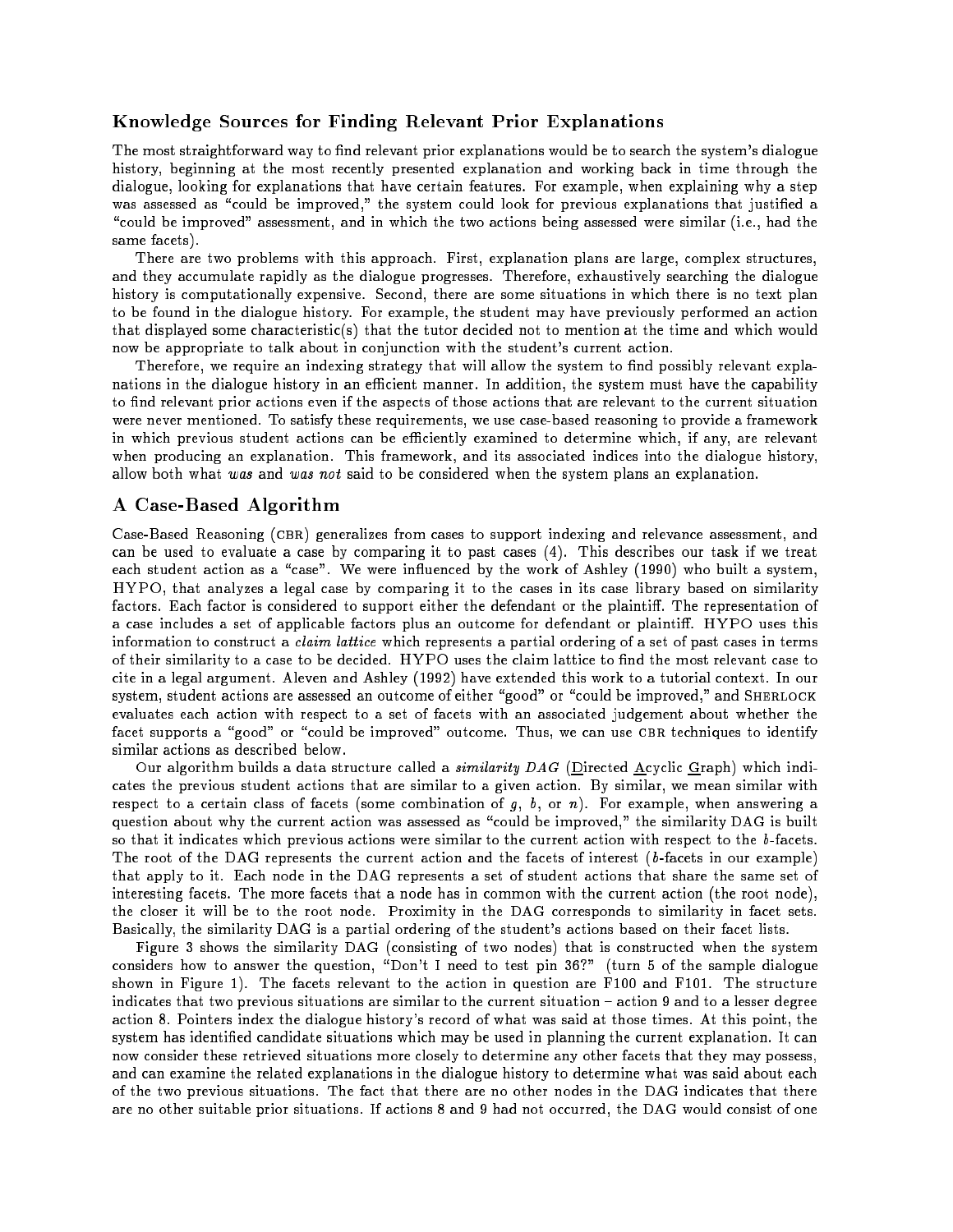

empty root, indicating that no prior action was similar to the current action in terms of its assessment. Initial results using this algorithm are quite promising. In an analysis of 8 student-tutor protocols

involving 154 actions and 22 opportunities for integrating a previous explanation into an answer, the algorithm correctly identied the same previous situations that were used by the human tutor in the actual interaction. In all but 3 cases, when the human tutor did not make a reference to a previous explanation, our algorithm reported no similar prior situation. In the 3 situations where our algorithm identied a similarity not exploited by the tutor, our expert agreed that the associated prior explanations would have been useful to incorporate into his subsequent explanations.

Finally, this technique will be useful in answering students' direct questions about the similarities of situations, e.g., "Why is testing 30 good? Isn't it like 36 and 28?" By constructing and consulting a similarity DAG, the system is able to plan responses such as: "Yes, but now you know the main control data signals on pins 33 and 22 are good, so you need to test the secondary data signals."

### Exploiting the Previous Explanation

Having found a suitable situation and associated text plan, the system must decide how to use this information when generating the current explanation. This task is, by far, the harder of the two problems and is the topic of Rosenblum's thesis. However, as a starting point, we have developed a simple algorithm that is capable of reproducing some of the effects we have observed in human tutors' explanations.

Recall that when answering the question regarding why testing pin 36 was judged as "could be improved" (turn 5 of Figure 1), the CBR-algorithm indicated that two previous student actions were relevant - action 9 (testing pin 28) and to a lesser degree action 8 (testing pin 38). Accordingly, the student action of testing pin 28 is judged more relevant to the current situation. The representation of this action includes a pointer to the text plan in the dialogue history representing the explanation given at that time (Figure 4). This text plan will be consulted as the answer to the student's question about testing pin 36 (turn 5 of Figure 1) is formulated.

The system begins by generating the top-level goal of having the hearer know why the assessment of testing pin 36 is "could be improved." This matches the top-level goal posted in the previous explanation's text plan. The system then refines this top-level goal into a subgoal to make the hearer believe that testing the inputs to B24 is a better step. When consulting the prior text plan, the system discovers that it had refined the previous explanations' top-level goal in a similar way. In fact, simple pattern matching reveals that the only difference is that previously the student had tested pin 28 and this time the student has tested pin 36. An examination of SHERLOCK's knowledge representation reveals that both pin 28 and pin 36 are secondary data signals to relays on the same card, so this difference is not important in terms of the student's mistake. This strong match between the system's developing text plan and the beginning of the prior text plan, causes the system to generate the goals of anaphorically referencing and of summarizing the previous explanation resulting in, "You might have to, but for the same reasons given when you tested pin 28, it is generally more efficient to test the main control data signals first, and then test the secondary control data signals if necessary.

To date we have devised heuristics that handle a small number of examples such as the one above, and we are currently in the process of implementing them.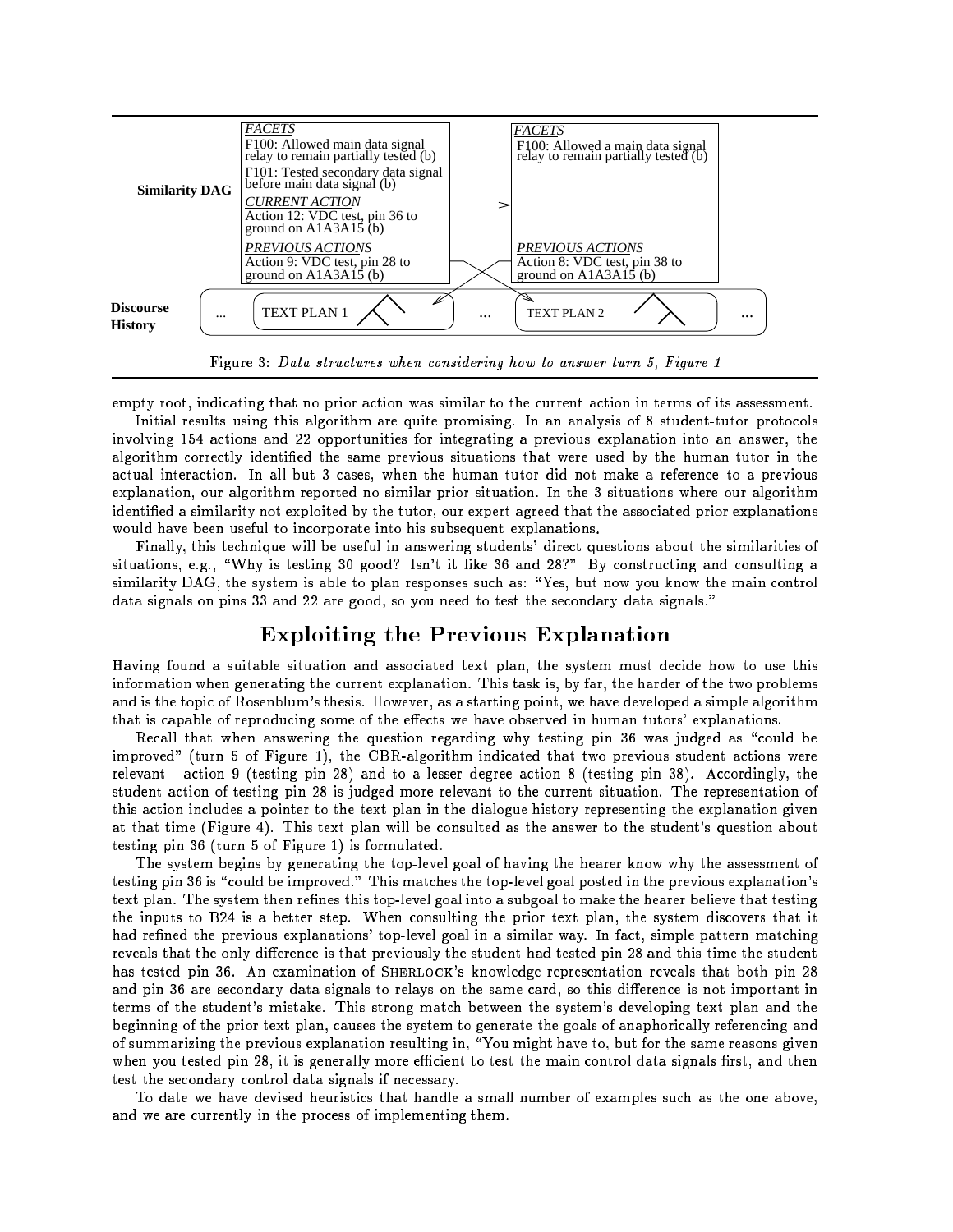

Figure 4: RST discourse tree for turn 3, Figure 1.

## Related Work

Computational linguists have investigated how the context provided by the previous discourse should affect the generation of referring expressions, including pronominalization decisions  $(8; 7)$ . Others have studied how a more extensive discourse history could affect other aspects of the response. Swartout's (1983) XPLAIN system can suggest simple analogies with previous explanations and omit portions of a causal chain that have been presented in an earlier explanation. However, this is the only type of contextual effect implemented in XPLAIN, and it was done using an ad hoc technique to provide this one effect. We are attempting to provide a more general approach.

McKeown (1985) carried out a preliminary analysis of how previous discourse might affect a system's response to users' requests to describe an object or compare two objects. She found that by simply maintaining a list of the questions that had been asked, it was possible to avoid certain types of repetition. She further found that if the system were to keep track of the exact information that was provided previously, it could create a text that contrasts or parallels an earlier one. While McKeown's analysis was fairly detailed, no dialogue history was maintained in the implementation, and none of the suggestions for how responses could be altered, if such a history existed, were actually implemented or tested. We are devising explanation strategies that allow a system to make use of the information stored in a dialogue history, and are implementing these strategies.

Finally, some of our heuristics for utilizing prior explanations resemble work done in plan adaptation (3). For example, the heuristic we described above can be viewed as modifying a retrieved plan to fit a new situation. In addition, systems using plan adaptation often use CBR techniques to index a library of plans that can be adapted. Plan adaptation is concerned with indexing plans so that they can be retrieved and reused, perhaps with some modications, in later situations. Our emphasis is not on finding prior explanations so that they may be reused, but rather so that they can be exploited as one of many knowledge sources affecting explanation generation.

In addition to the use of heuristics, we are exploring the use of plan operators whose constraints check for certain patterns in the user model and dialogue history. Carenini and Moore (1993) have shown that this approach can be used to generate explanations that are sensitive to the context created by prior explanations. However, as they point out, this approach may lead to a proliferation of plan operators. We are currently exploring the use of context-sensitive plan operators, plan selection heuristics, and "plan critics" in an integrated approach.